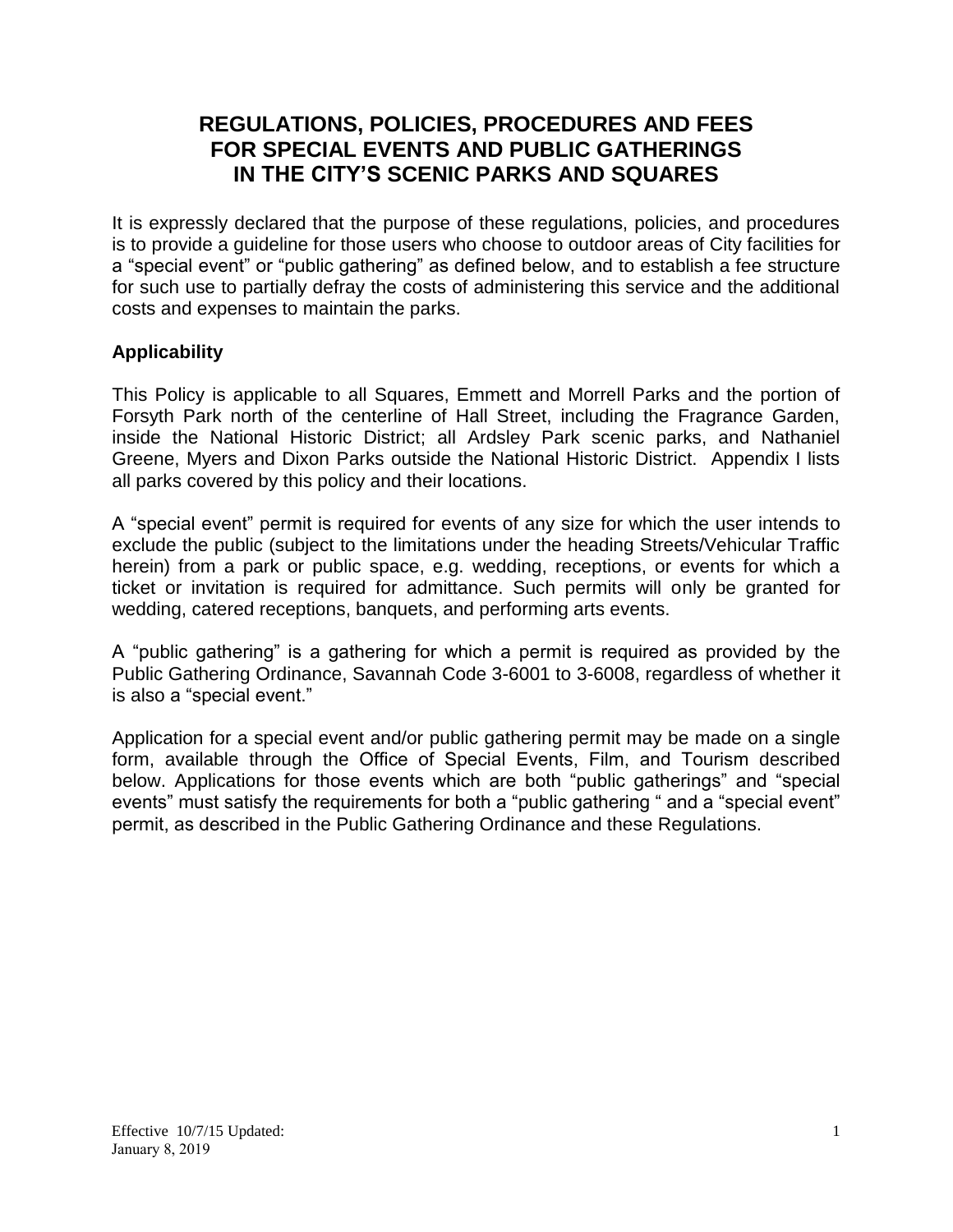#### **PERMITS**

A user is responsible for adhering to and complying with all rules and regulations pertaining to the use of City parks, with all permit directions and conditions and with all applicable laws and ordinances. Any violation may result in the forfeiture of deposits. Please read all information provided before returning the user permit*.* 

Permits for a given space are granted on a first come, first served basis. The maintenance deposit and special event or public gathering permit application are required to confirm a reservation. The date(s) requested cannot be guaranteed until the payment is received. The maintenance deposit is refundable. However, it will be held until the permit is denied, or the agreement pursuant to any granted permit is fulfilled.

Applications for park use for public gatherings must be submitted in writing at least five days prior to event date with activities and events outlined in detail. Applications for special events must be made no later than 20 days in advance. In either case, details are to include all components of event such as type of event, activities included, expected attendance, staging, tent usage, entertainment, electricity, etc. Applications for a Special event permit an on-site meeting to review the event at least two weeks prior to the date of the event. Contact the Office of Special Events, Film, and Tourism at (912) 351-3837 to schedule the on site meeting.

Public gathering/special event permit applications are available from the Office of Special Events, Film, and Tourism, P. O. Box 1027, Savannah, Georgia 31402 or by calling (912) 351-3837. The OSEFT Office is located in Daffin Park and is the agency responsible for park reservation.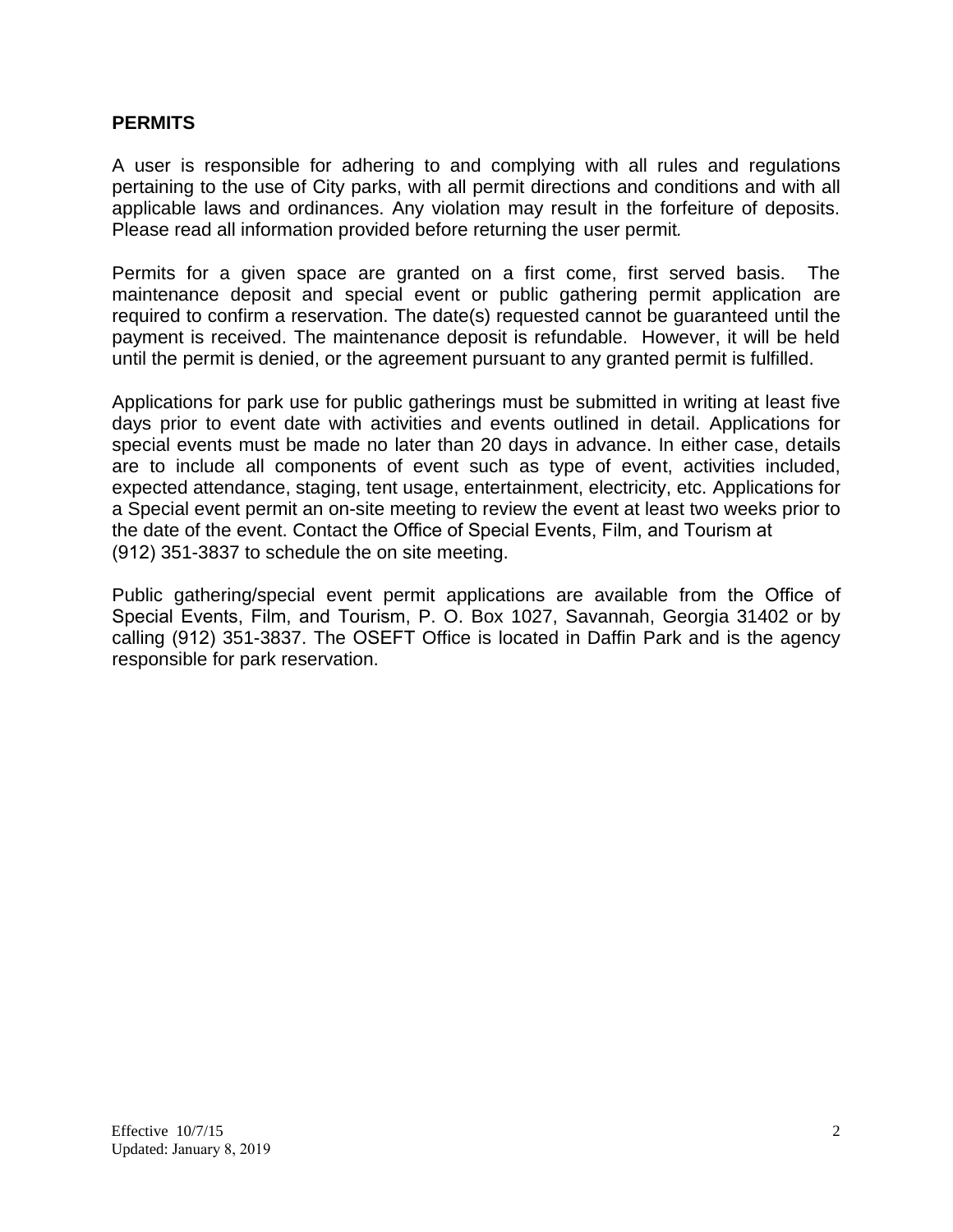## **INSURANCE REQUIREMENTS FOR SPECIAL EVENTS**

Insurance for all special events with an expected attendance of 150 or more, for which will require placement of a tent.,

1. General Liability: Limits \$100,000 per person \$200,000 per occurrence *( Single Day Events) \$1,000,000 per occurrence ( Multi-Day Events)*

- If Applicable-

- 2. Worker's Compensation: Limits Georgia Statutory Limits
- 3. Automobile Liability: Limits \$100,000 per person \$200,000 per occurrence

Proof of such coverage should be in the form of a Certificate of Insurance presented to the Office of Special Events, Film, and Tourism at [(912) 351-3837] at least five (5) days prior to commencement of the event. The insurer shall endeavor to give notice to the City in the event that such coverage is canceled for any reason.

In the event the user has any questions regarding the above Insurance Requirements they should contact the City's Risk Manager at (912) 651-6400.

## **SECURITY PAYMENT**

Security should be provided for all events held in City parks at the expense of the user. Security costs are a minimum of \$104 per event. Events over four hours are charged at a rate of \$26.00 per hour. If event is held on a Sunday the rate will be \$32.00 per hour and on a Holiday, the rate is \$36.00 per hour. If more than four (4) officers are required, then a supervisor will need to be hired at a rate of \$34.00 per hour. Security should be arranged at the most 2 (two) weeks prior to event date.

Security should be arranged by the user by calling the Savannah Police Department Coordinator, Captain Lenny Gunther at (912) 667-6586 (lgunther@savannahga.gov) or Sergeant Roger Mydell at (912) 665-0307 (rmydell@savannahga.gov). Unless security is arranged, the permit is invalid. Security is responsible for ensuring that all City policies are adhered to by the user, which includes monitoring sound levels, managing crowd control, preventing vehicular traffic from entering all City parks and squares.

In the event of adverse weather, you must contact the Savannah Police Department Coordinator for the City of Savannah two hours prior to the start of your permitted time. If the call is not made two hours prior, the fee for the security personnel must be paid that day.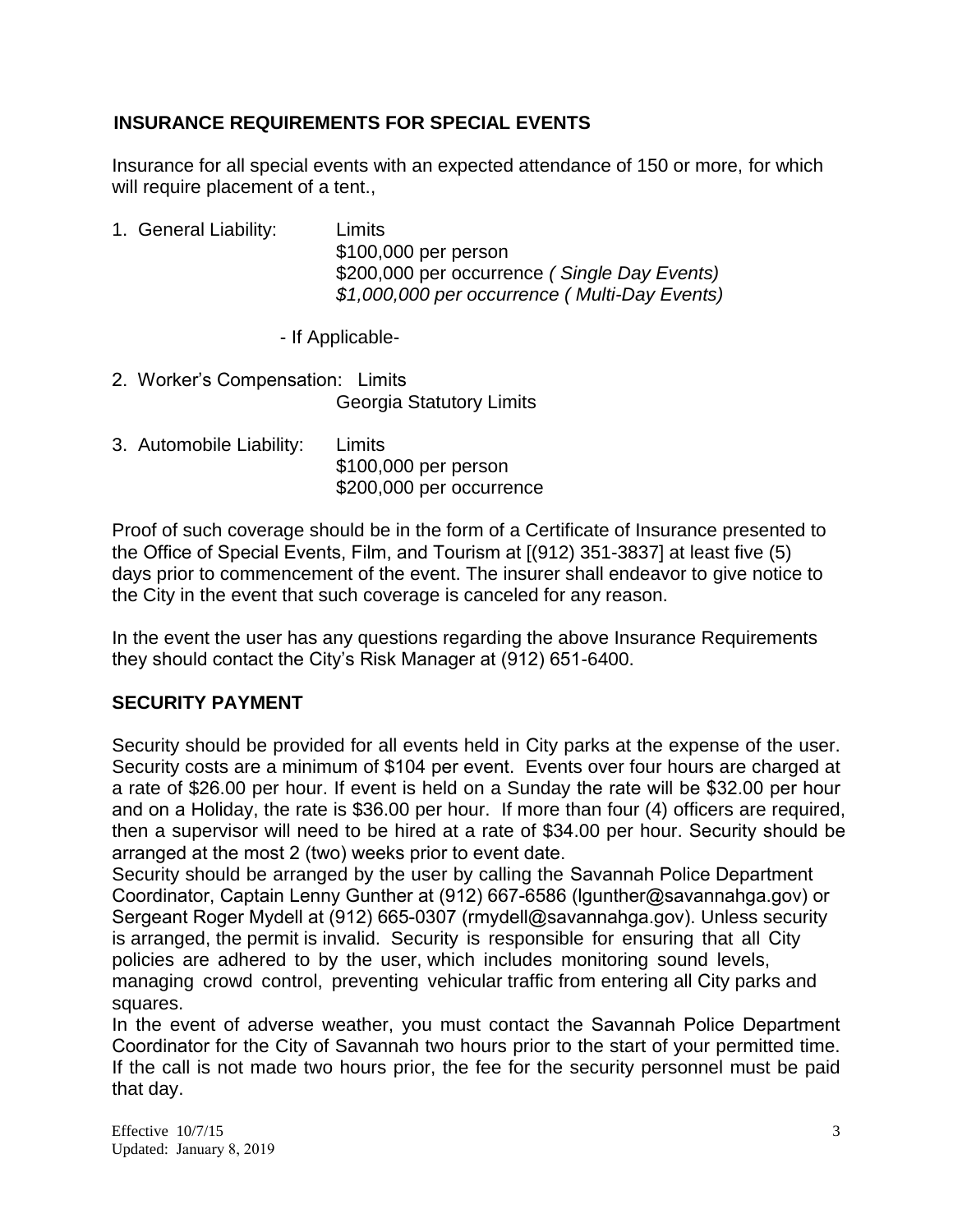## **PERMIT FEES:**

## **ALL SQUARES AND PARKS:**

Any user wishing a permit for a special event or public gathering will be charged the minimum per event for up to three hours use, see chart below for appropriate fees. If plans call for additional time, the fee will be based on \$50 per hour with a maximum of \$1,000 per day. The time will begin when the set-up for the event begins and stop when the clean-up for the event ends. (City Revenue Ordinance Article R Section 3 C Number 1)

All events will be scheduled on the hour. No half hour schedules. Only two events per day may be scheduled for a park or square.

|                | In Season             | <b>Off Season</b>     |  |
|----------------|-----------------------|-----------------------|--|
| Resident       | \$325 for Three hours | \$325 for Three hours |  |
| Non - Resident | \$625 for Three hours | \$475 for Three hours |  |

In Season: March, April May, September, October, November Off Season: January, February, June, July, August, December

## **SOUTHERN FORSYTH PARK-BAND SHELL:**

If a user wishes to reserve Forsyth Park-Band Shell for a special event or public gathering, the fee will be a charge of \$600 minimum per event. The time will begin when the set-up for the event begins and stop when the clean-up for the event ends. (City Revenue Ordinance Article R Section 3 C Number 2)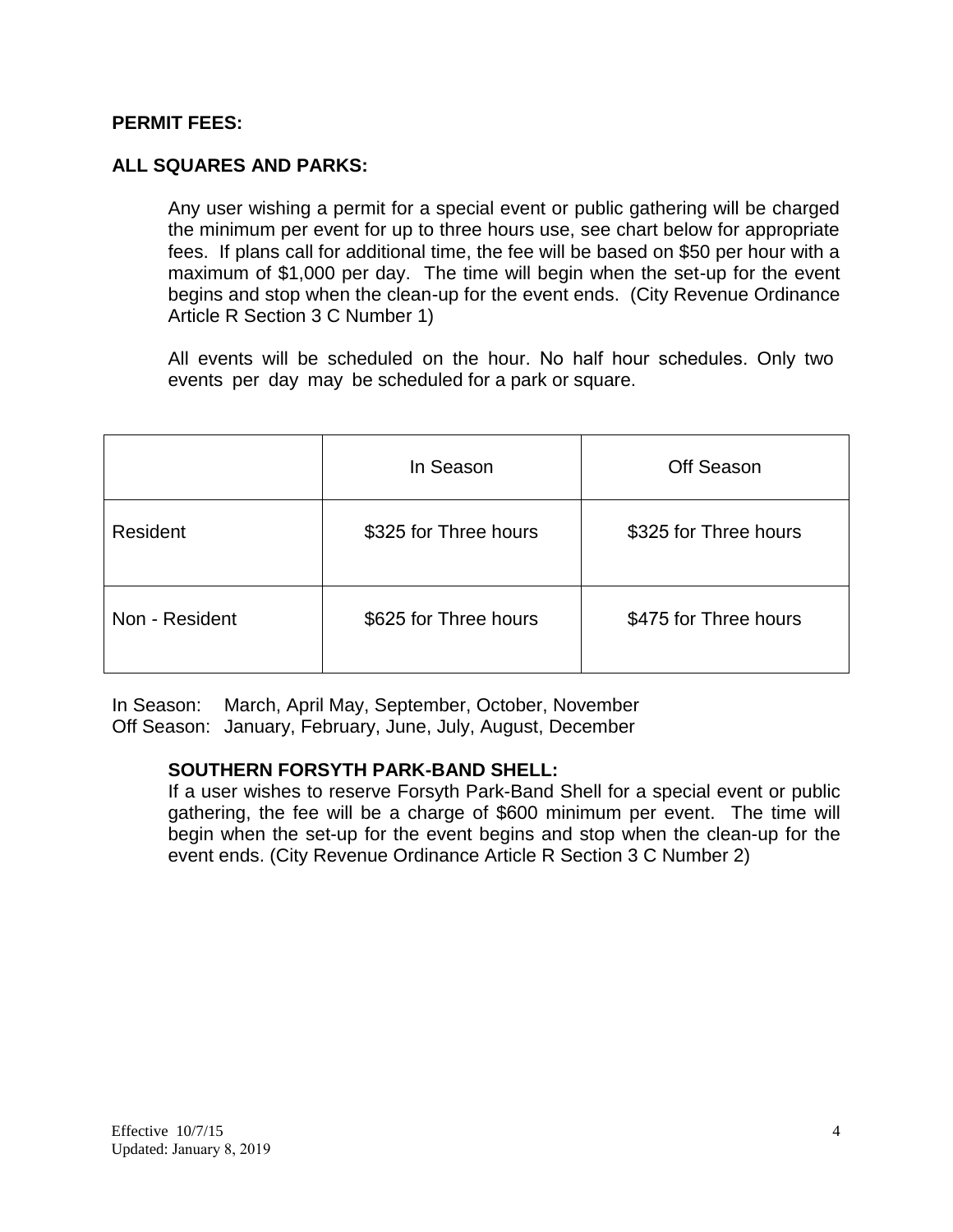## **SETUP AND CLEANUP**

Set-up for events cannot begin before 7:00 a.m. Events in residential parks must end by 9:00 PM. Breakdown and cleanup in residential parks (see Appendix I) must end by 11:00 p.m. Breakdown and cleanup in commercial parks (see Appendix I) must end by 12:00 a.m. (midnight)

Clean-up must be done during events as needed, receptacles emptied and litter picked up. All trash accumulated during the event must be removed from the site. dumpsters are needed for an event, the user is responsible for the cost of the dumpster and service. Contact the Sanitation Department, (912) 651-6581. If litter pickup continues the day following the event, efforts should begin early enough in order to return the park to its original condition by 9:00 a.m.

Non-profit organizations, when planning a public gathering, will be exempt from permit fees; however, they are responsible for security, insurance, clean-up, maintenance deposits, tent and turf deposits, and if not a City-sponsored organization or event, banner installation and removal fees.

#### **MAINTENANCE DEPOSIT**

Any user desiring to obtain a permit to conduct a special event or public gathering in a city park or square shall pay a refundable maintenance deposit along with the permit application. The deposit will be set aside to cover the cost of any damages to and the unusual cleaning of a city park or square resulting from such an event, as shown below: (City Revenue Ordinance Article R Section 3 C Number 6)

| $1 - 50$ people  | \$50.00                                |
|------------------|----------------------------------------|
| 51 - 100 people  | \$125.00                               |
| 101 - 150 people | \$200.00                               |
| 151 and over     | \$ 1.50 per person, up to a maximum of |
|                  | \$1,000                                |

Any costs for damages and any unusual cleaning costs which exceed the deposit amount shall be assessed in writing to the user, and paid by the user in addition to the deposit amount. This should be sent to the Office of Special Events, Film, and Tourism, P.O. Box 1027 Savannah, Georgia 31402.

By applying for a special event or public gathering permit, user agrees to be responsible for all damages caused to City property by the user's agents, including any damages resulting from such persons' negligence.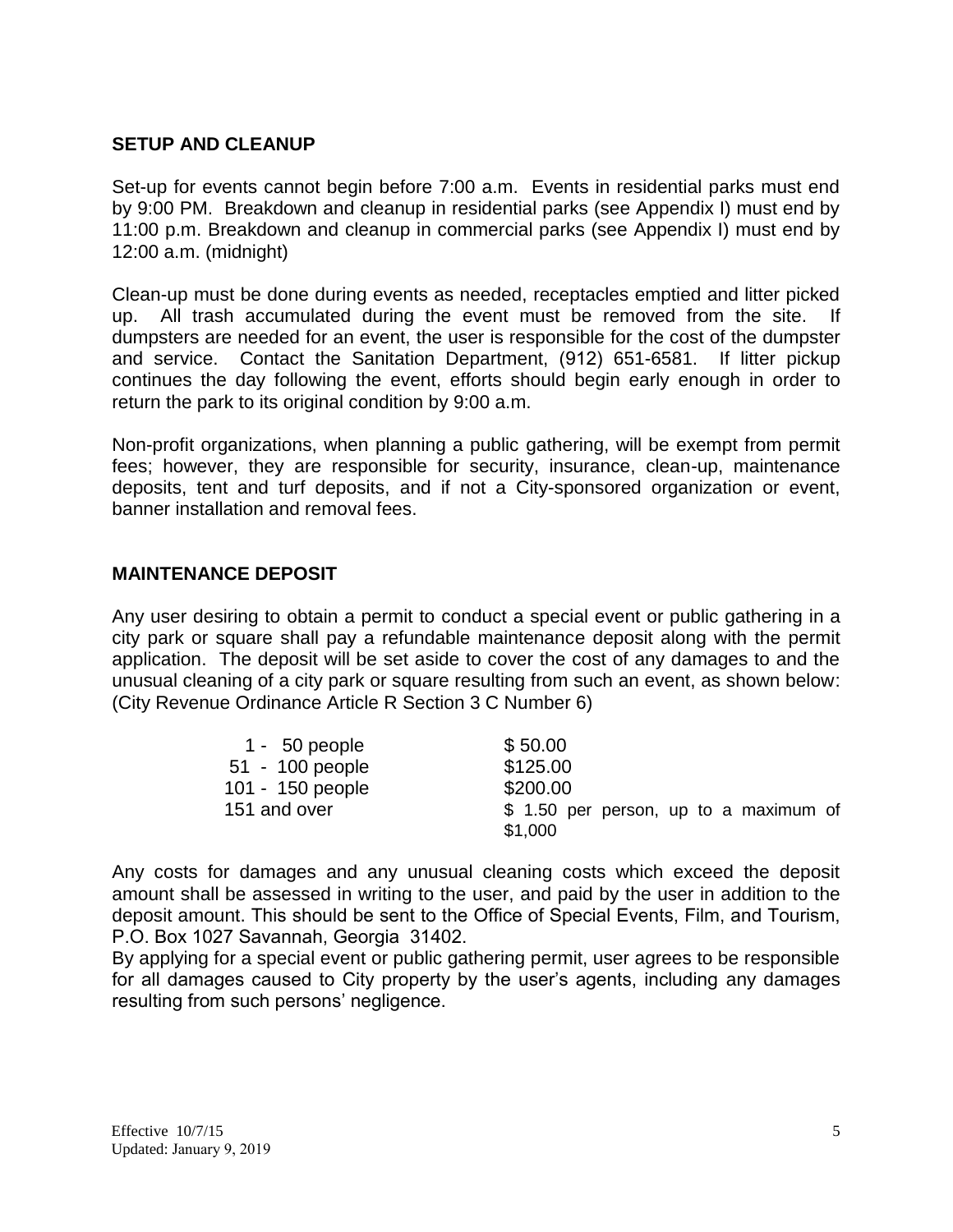The City will provide general law enforcement and vehicular traffic control for public gatherings, and special events or public gatherings users may request use of electricity and public restrooms from the City as provided herein. However the user shall be responsible for providing barricades or other crowd control, portable restroom facilities, if necessary, disposal of garbage and trash or other personnel services, or facilities it seeks to provide for the benefit of the attendees, Additional security and crowd control may be hired through the Savannah Police Department at (912) 652-6650

At the conclusion of the event, the area will be inspected by a representative of the City. If the user has not cleaned up the park and restored it to its original condition, the City will clean up the park and retain the deposit or portion thereof, and charge the user additionally as required to recover City expenses for site cleanup and repair.

## **VENDING AND CONCESSIONS PERMIT**

Vending and concessions permit(s) will be approved subject to the following:

- $\triangleright$  To offset the cost of the event.
- $\triangleright$  To enhance the enjoyment of the event for the participants.
- $\triangleright$  Vending other than food and beverage must be directly related to the event.
- $\triangleright$  Sales shall be made only to participants in the event (audience, performers, support staff and crew).

The Event Coordinator and the organization planning the event are responsible for all permits and actions of the vendors. The Event Coordinator must provide a list of vendors to OSEFT two weeks prior to the event. The list should include name, address, and phone number of each vendor.

Vendors must have a City of Savannah business license or sales permit from the City Revenue Department, 132 East Broughton Street, 651-6451. No cooking or grilling of food is allowed in facilities covered by this policy, with the exception of the south end of Forsyth Park. Permits may be issued to the sponsors of special events held in the south end of Forsyth Park for cooking under special conditions. Serving any food requires a permit from the Chatham County Health Department, phone number 651- 2160.

Event sponsors may be allowed a maximum of eight (8) concession booths for each event. Permits will be approved for no more than four (4) food or three (3) beverage booths. Items sold, other than food and beverage must be directly related to the event, i.e. t-shirts, posters, and programs.

Fabricated booths must be approved by OSEFT two weeks prior to the event.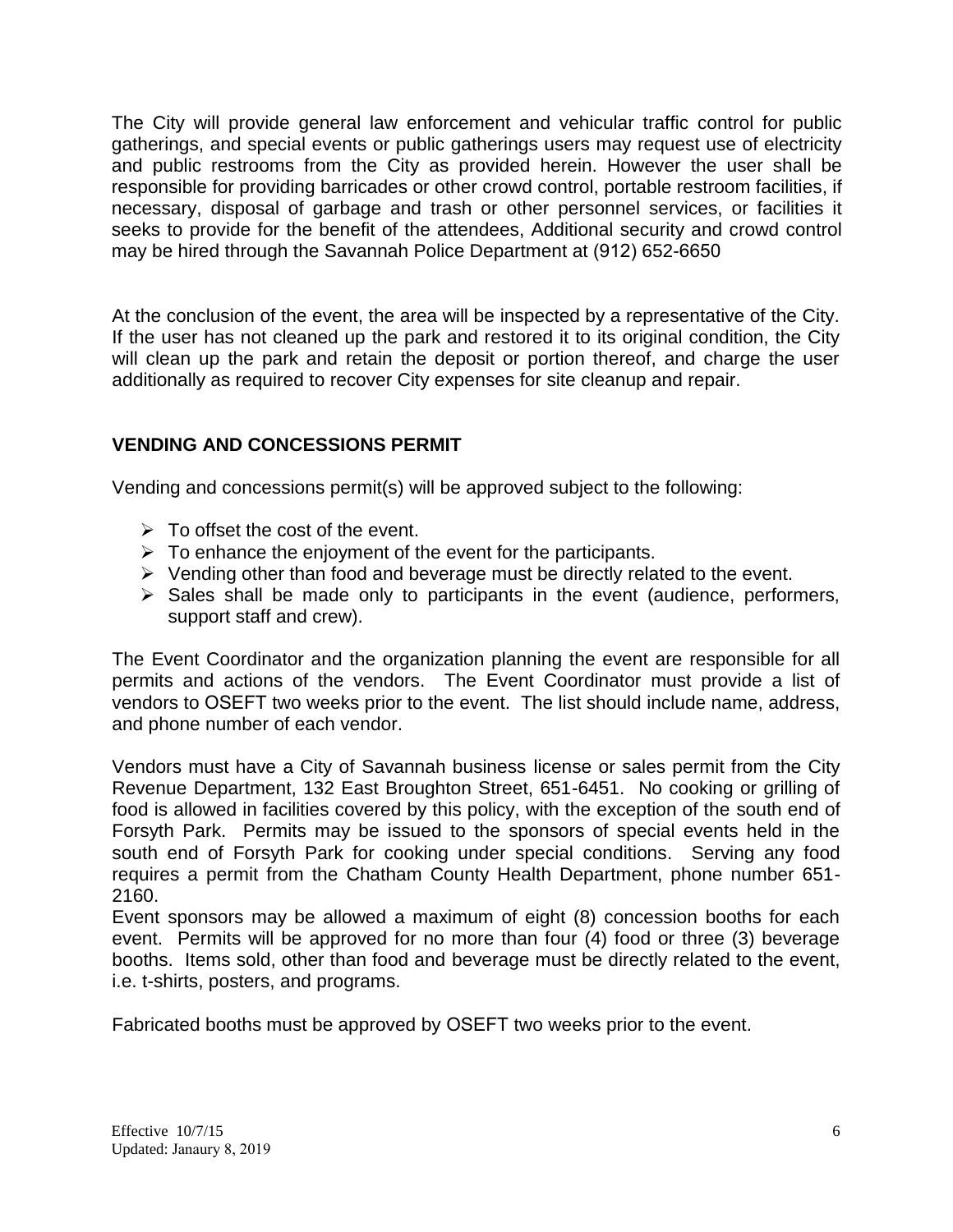## **ALCOHOLIC BEVERAGE PERMIT FOR TEMPORARY EVENT**

Guidelines for obtaining a permit for dispensing Alcoholic Beverages for sale in City Parks and Squares:

- $\triangleright$  Submit Application to the Office of Special Events, Film, & Tourism to host special event.
- ▶ Receive Permit from the Office of Special Events, Film, and Tourism.
- Go to Revenue Department to obtain an Alcoholic Beverage Permit.

Rules pertaining to dispensing Alcoholic Beverages in City Parks and Squares for public events.

- $\triangleright$  Alcoholic Beverages must be served in a designated festival cup.
- $\triangleright$  Sales of alcoholic beverages will be made only to those persons that have a preissued wristband. Wrist bands must be sold at a separate location from where alcohol is being dispensed. Securioty must be at each site where wristbands are sold. Personal identification with photograph is required to purchase a wristband.
- $\triangleright$  Security must be at each location where alcoholic beverages are dispensed.
- $\triangleright$  A maximum of 1 beverage will be sold to each customer per visit.
- $\triangleright$  The sale of alcoholic beverages must end 1 hour before the scheduled end of the event.
- $\triangleright$  The City of Savannah Police Department will have the authority to cease the sales of alcoholic beverages for the entire event at any time deemed necessary.
- $\triangleright$  Beer and Wine are the only alcoholic beverages allowed to be sold in a park or square. **The selling of liquor is prohibited**.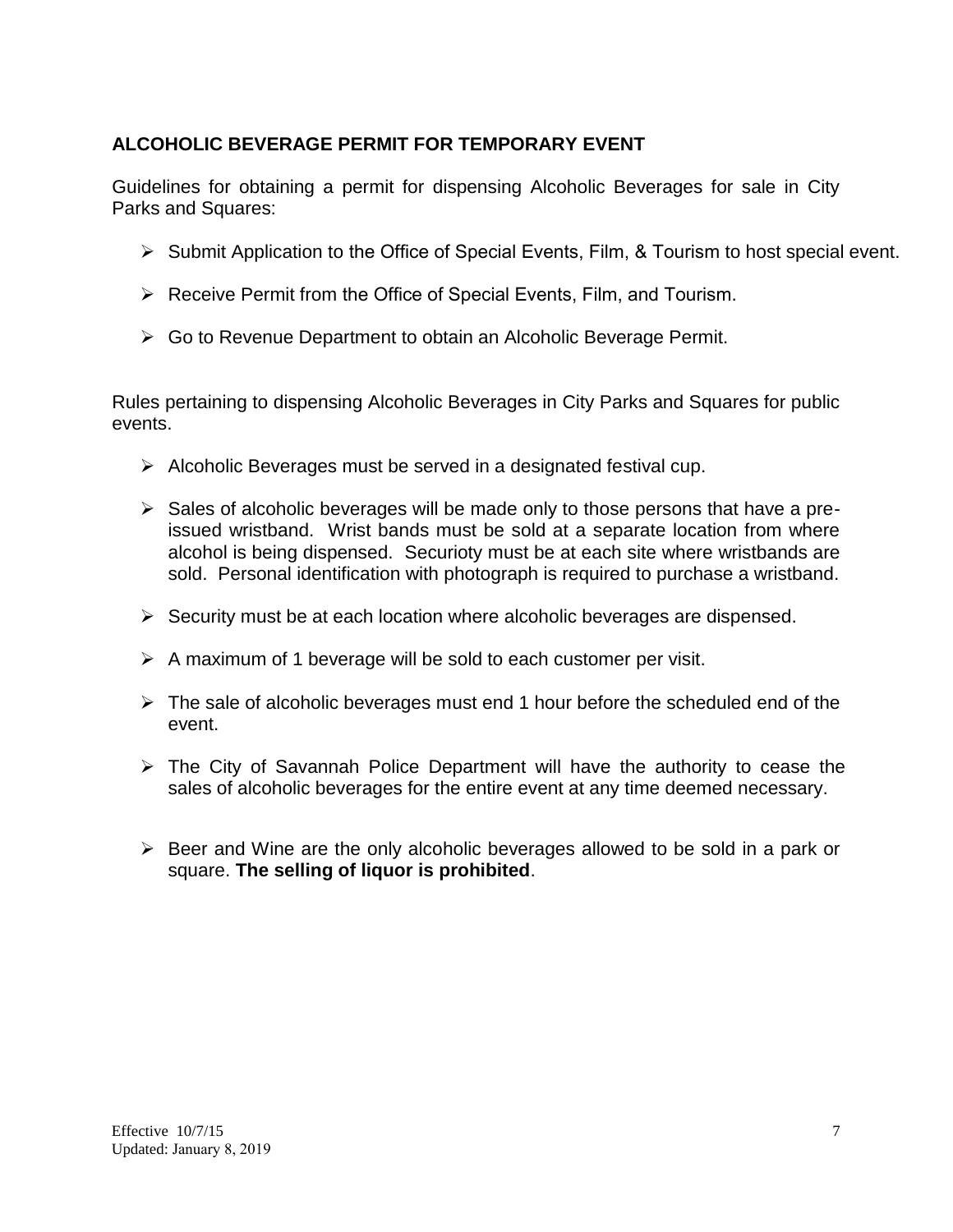#### **SIGN PERMIT**

All signs, including banners, which pertain to a special event or public gathering must comply with the following provision of the City Code (Section 6-1254).

*It shall be unlawful for any person to tie on, tack on, or nail any banners, placards or signs of any kind on any tree or pole within the corporate limits of the City; except that temporary banners may be tied to trees and poles within parks and squares announcing performing arts events, charitable drives, or festivals to be held on the site when sponsored by a nonprofit organization or governmental agency or department. No temporary announcement banners shall be erected which display commercial promotions or advertisements, or which have not been approved as to number, size, duration, and manner of attachment by the Leisure Services Director.*

#### **SOUND/LOUDSPEAKERS PERMIT**

If a public address system will be used, a sound amplification permit must be obtained from the Office of Special Events, Film, and Tourism. The phone number (912) 351-3837. Sound permits must be obtained five days prior to the event.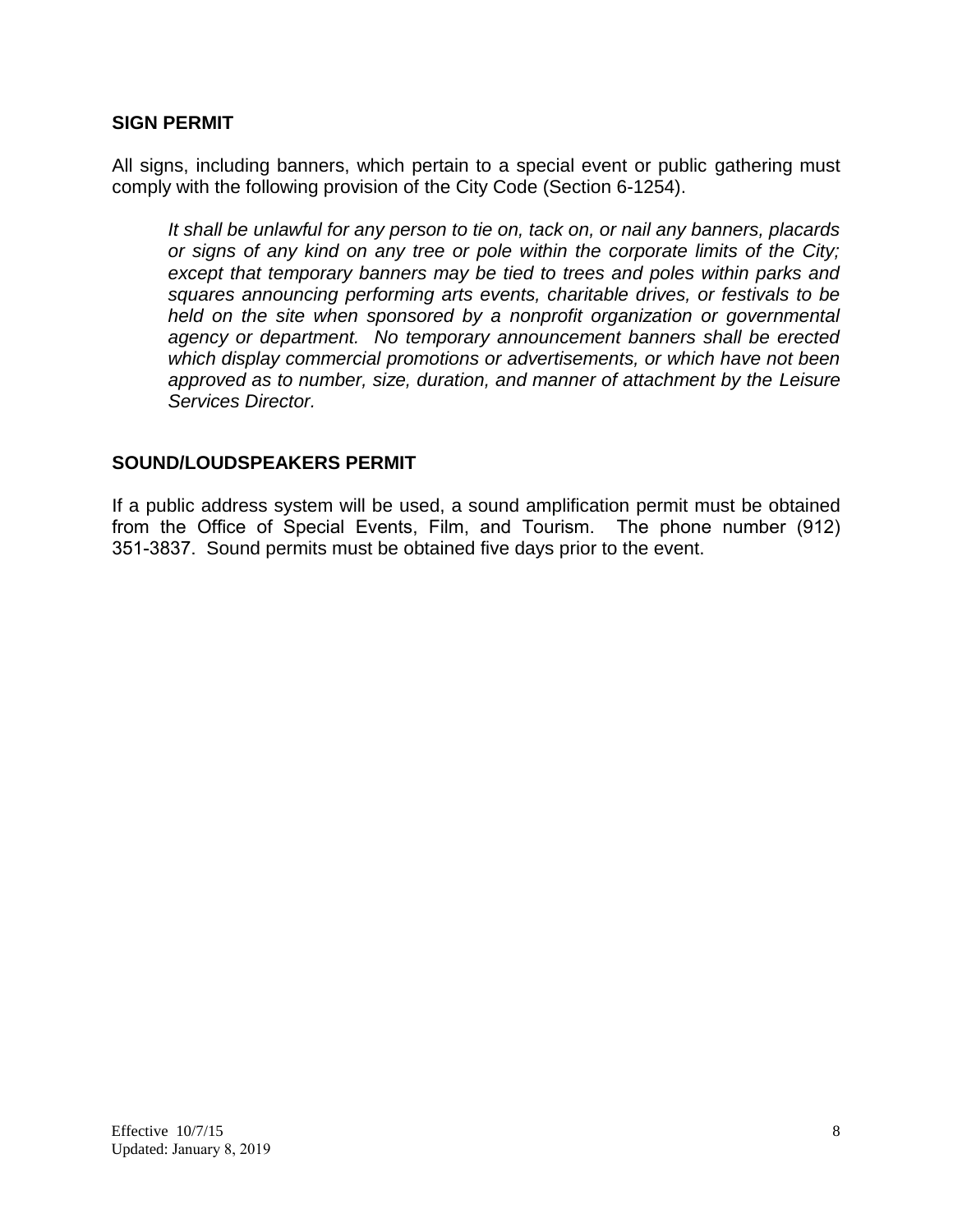## **ELECTRICAL PERMIT**

All arrangements for the use of electricity must be coordinated with the Traffic Engineering Department at least two weeks prior to the event. The phone number is (912) 651-6600.

Traffic Engineering will advise if an Electrical Inspections Permit is necessary. If an Inspections Permit is necessary, it must be obtained by a licensed electrical contractor. Hook-ups for electricity will be inspected during business hours (7:15 a.m. - 4:00 p.m. Monday through Friday) unless otherwise approved by the Inspections Director. The Electric Inspections office is located at 6 East Bay Street, phone number (912) 651-6530.

When additional hook-ups are needed or if a problem should arise during an event, Traffic Engineering would have to send an electrician. An on-call electrician can be reached after 5:00 p.m. weekdays and holidays by calling (912) 351-3434. Should an electrician be called after normal business hours, the user will be billed \$51.00/hour with a two hour minimum for their services.

## **RESTROOMS/PORTABLE TOILETS**

If the restrooms in Forsyth Park are to be used, arrangements must be coordinated through the Office of Special Events, Film, and Tourism, (912) 351-3837, at least one week in advance.

The placement of portable toilets in City squares is prohibited.

In Forsyth Park, the placement of portable toilets will be permitted in areas adjacent to the Park Avenue parking lot and the Drayton Street parking lot. Portable toilet companies are prohibited from driving on the sidewalks or on the grassy areas of Forsyth Park without prior approval of Office of Special Events, Film, & Tourism. It is the responsibility of the event coordinator to ensure this policy is followed. Any deviations will result in the forfeiture of deposit and billing for the cost of repairs.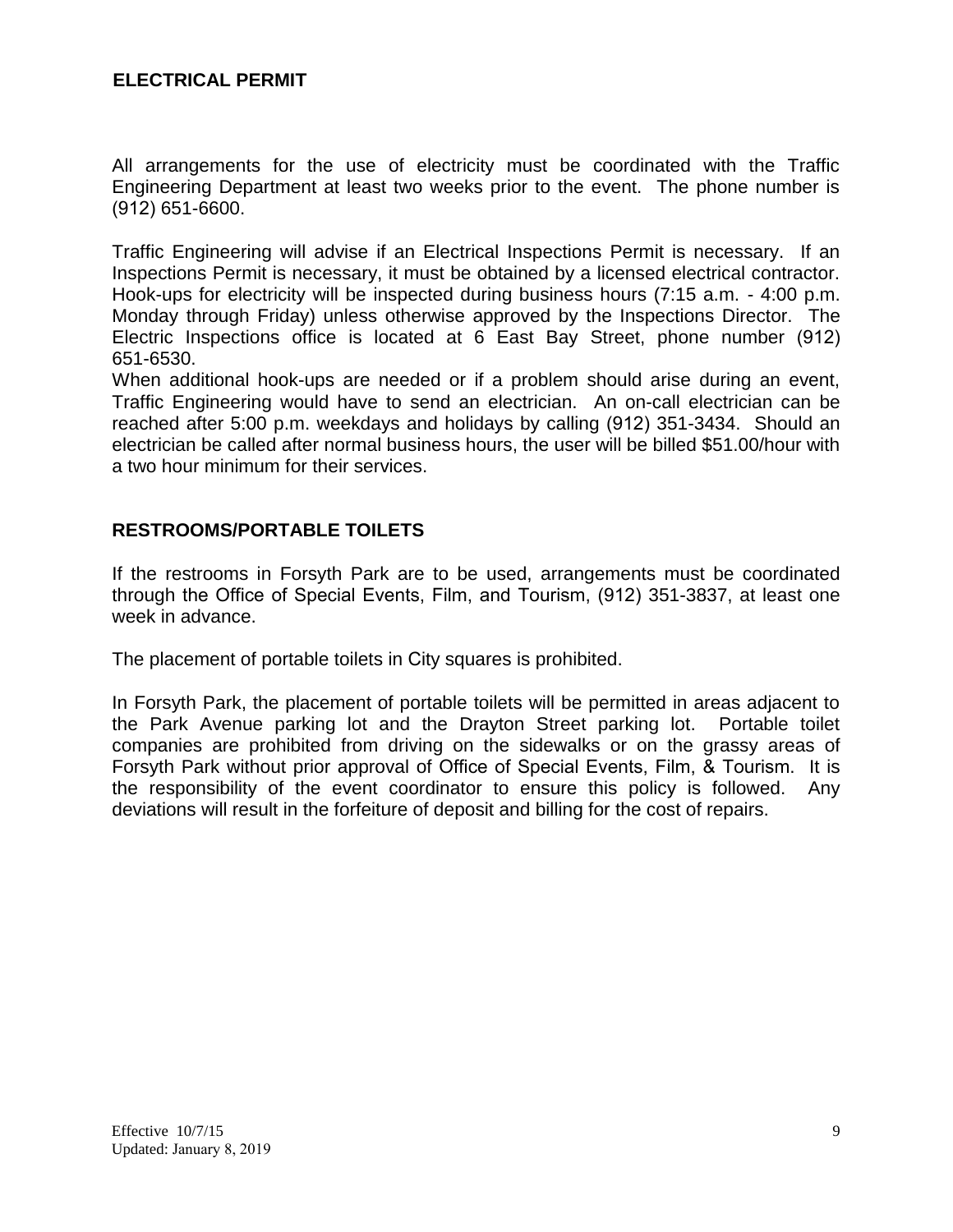## **STREETS/VEHICULAR TRAFFIC**

Absolutely no vehicular traffic is permitted on the lawn or sidewalks of Forsyth Park or any other park or square. This includes the unloading and reloading of materials. It is the responsibility of the event organizer and the security officers to ensure this policy is followed through. Any deviations will result in the forfeiture of deposit and cost of repairs, if necessary.

Vehicles that are unloading or reloading cannot block any entry way or sidewalk.

If an event requires closing of public streets, lanes, or sidewalks outside the park, a permit to do so must be obtained from the Traffic Engineer, (912) 651-6600. Permitting an event does not authorize closing public ways.

During the use of any public square, there must be at least one east-to west sidewalk and one north-to-south sidewalk open for public thoroughfare.

If guests are to be transported to a permitted park or square, a transportation plan must be submitted to the Office of Special Events, Film, and Tourism for approval. This plan must be in accordance of City Code Section 6-1501 (The Tour Service Ordinance of 1978).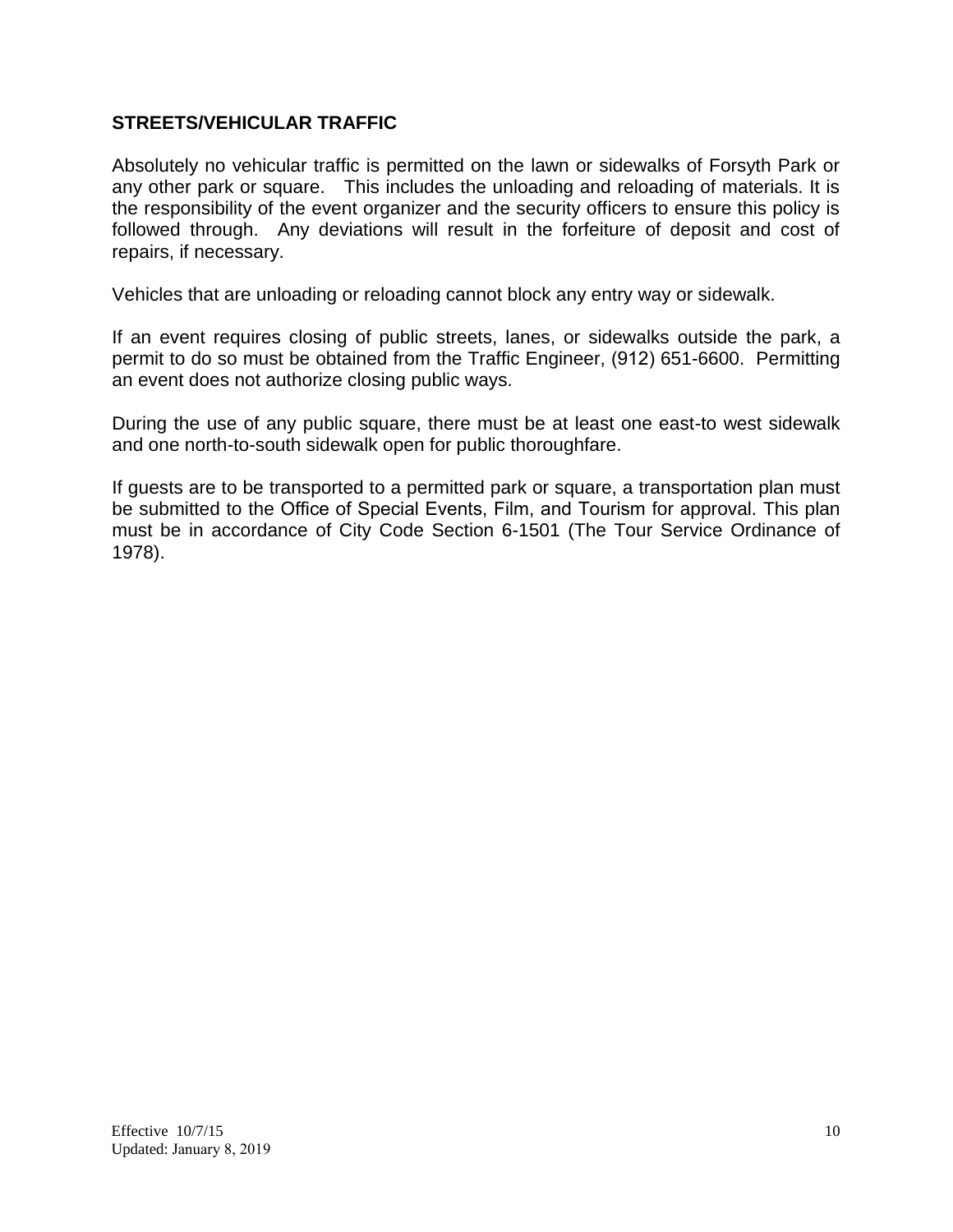# **APPENDIX I**

Historic District Parks and Squares

Neighborhood Parks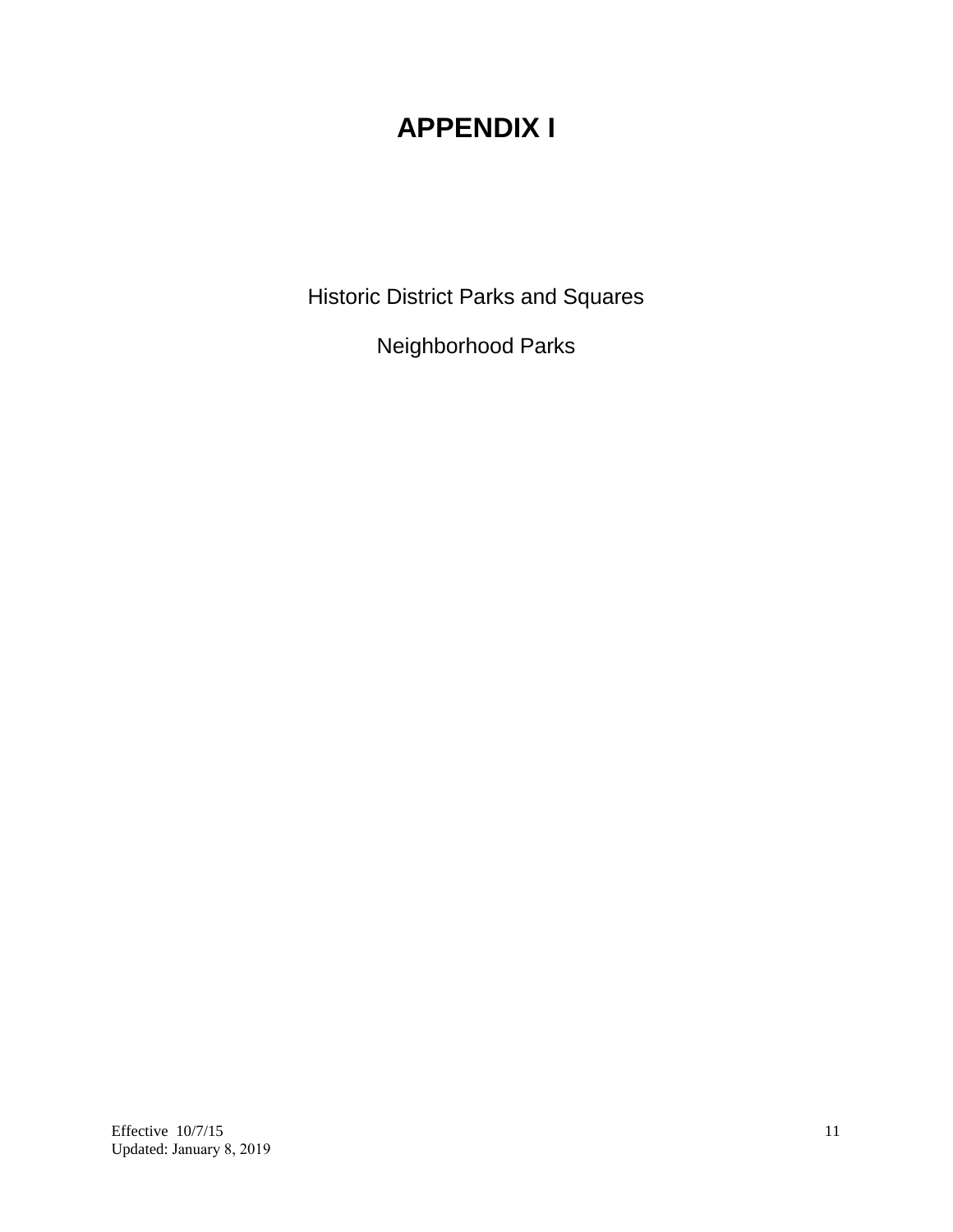## **HISTORIC DISTRICT PARKS AND SQUARES**

| Park or Square                              | Location                                                                    | Festivals/<br>Amplified<br>Sound | Capacity                      | <b>Special Events</b>                                                   |  |
|---------------------------------------------|-----------------------------------------------------------------------------|----------------------------------|-------------------------------|-------------------------------------------------------------------------|--|
| Franklin<br>Square<br><b>North</b><br>South | Montgomery<br><b>Street</b><br><b>Between</b><br>Congress &<br><b>Bryan</b> | $\blacktriangleright$            | $(N)$ 50<br>(S) 50            | No Restrictions                                                         |  |
| <b>Ellis</b><br>Square                      | <b>Barnard Street</b><br><b>Between</b><br>Congress &<br><b>Bryan</b>       | ➤                                | 750                           | <b>No Restrictions</b>                                                  |  |
| Johnson<br>Square<br>South<br>East<br>West  | <b>Bull Street</b><br><b>Between</b><br>Congress &<br><b>Bryan</b>          | $\blacktriangleright$            | (S) 250<br>(E) 350<br>(W) 250 |                                                                         |  |
| Reynolds<br>Square                          | <b>Abercorn Street</b><br><b>Between</b><br>Congress &<br><b>Bryan</b>      | $\blacktriangleright$            | 100                           |                                                                         |  |
| <b>Warren</b><br>Square <sup>*</sup>        | Habersham<br><b>Street</b><br><b>Between</b><br>Congress &<br><b>Bryan</b>  |                                  | 50                            | One weekend on, one off<br>No events during June                        |  |
| Washington<br>Square <sup>*</sup>           | <b>Houston Street</b><br><b>Between</b><br>Congress &<br><b>Bryan</b>       |                                  | 50                            | One weekend on, one off<br>No events during August                      |  |
| Liberty<br>Square                           | Robbie<br>Robinson<br>Garage                                                | N/A                              | N/A                           | N/A                                                                     |  |
| <b>Telfair</b><br>Square                    | <b>Barnard Street</b><br><b>Between</b><br>York & State                     | $\blacktriangleright$            | 100                           | One weekend on, one off<br>No events during June<br><b>Telfair Ball</b> |  |
| Wright<br>Square<br><b>North</b><br>South   | <b>Bull Street</b><br><b>Between</b><br>York & State                        | $\blacktriangleright$            | $(N)$ 25<br>$(S)$ 25          | One weekend on, one off<br>No events during August                      |  |

**\***Residential Squares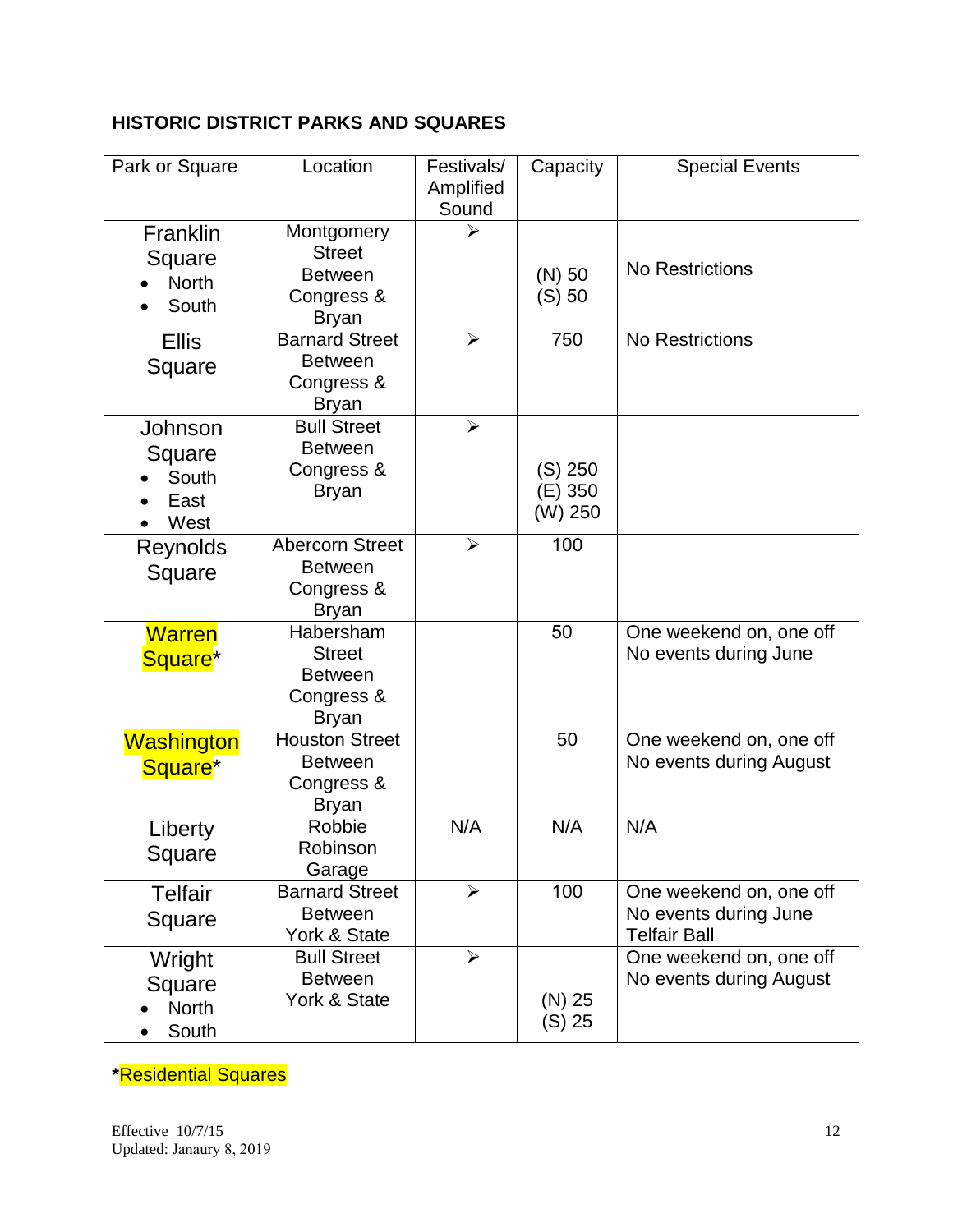| Park or Square                                                  | Location                                                                    | Festivals/<br>Amplified<br>Sound | Capacity           | <b>Special Events</b>                                                                     |  |
|-----------------------------------------------------------------|-----------------------------------------------------------------------------|----------------------------------|--------------------|-------------------------------------------------------------------------------------------|--|
| <b>Oglethorpe</b><br>Square <sup>*</sup>                        | <b>Abercorn Street</b><br><b>Between</b><br>York & State                    |                                  | 50                 | One weekend on, one off<br>No events during July                                          |  |
| Columbia<br>Square <sup>*</sup>                                 | Habersham<br><b>Street</b><br><b>Between</b><br>York & State                |                                  | 50                 | One weekend on, one off<br>No events during<br>September                                  |  |
| Greene<br>Square <sup>*</sup>                                   | <b>Houston Street</b><br><b>Between</b><br>York & State                     |                                  | 50                 | One weekend on, one off<br>No events during June                                          |  |
| Elbert<br>Square                                                | <b>Civic Center</b>                                                         | N/A                              | N/A                | N/A                                                                                       |  |
| <b>Orleans</b><br>Square <sup>*</sup>                           | <b>Barnard Street</b><br><b>Between</b><br>Perry & Hull                     |                                  | 50                 | One weekend on, one off<br>No events during<br>September                                  |  |
| <b>Chippewa</b><br>Square <sup>*</sup><br><b>North</b><br>South | <b>Bull Street</b><br><b>Between</b><br>Perry & Hull                        |                                  | $(N)$ 50<br>(S) 50 | One weekend on, one off<br>No events during July                                          |  |
| Crawford<br>Square                                              | <b>Houston Street</b><br><b>Between</b><br>Perry & Hull                     |                                  | 50                 | One weekend on, one off                                                                   |  |
| <b>Pulaski</b><br>Square <sup>*</sup>                           | <b>Barnard Street</b><br><b>Between</b><br>Charlton &<br><b>Harris</b>      |                                  | 50                 | One weekend on, one off<br>No events during July                                          |  |
| <b>Madison</b><br>Square*<br><b>North</b><br>South              | <b>Bull Street</b><br><b>Between</b><br>Charlton &<br><b>Harris</b>         |                                  | $(N)$ 50<br>(S) 50 | One weekend on, one off<br>No events during August<br>Jasper Green Ceremony               |  |
| Lafayette<br>Square <sup>*</sup>                                | <b>Abercorn Street</b><br><b>Between</b><br>Charlton &<br><b>Harris</b>     |                                  | 50                 | One weekend on, one off<br>No events during June<br>St. Patrick's Day<br><b>Broadcast</b> |  |
| <b>Troup</b><br>Square <sup>*</sup>                             | Habersham<br><b>Street</b><br><b>Between</b><br>Charlton &<br><b>Harris</b> |                                  | 50                 | One weekend on, one off<br>No events during<br>September<br><b>Blessing of the Pets</b>   |  |

**\***Residential Squares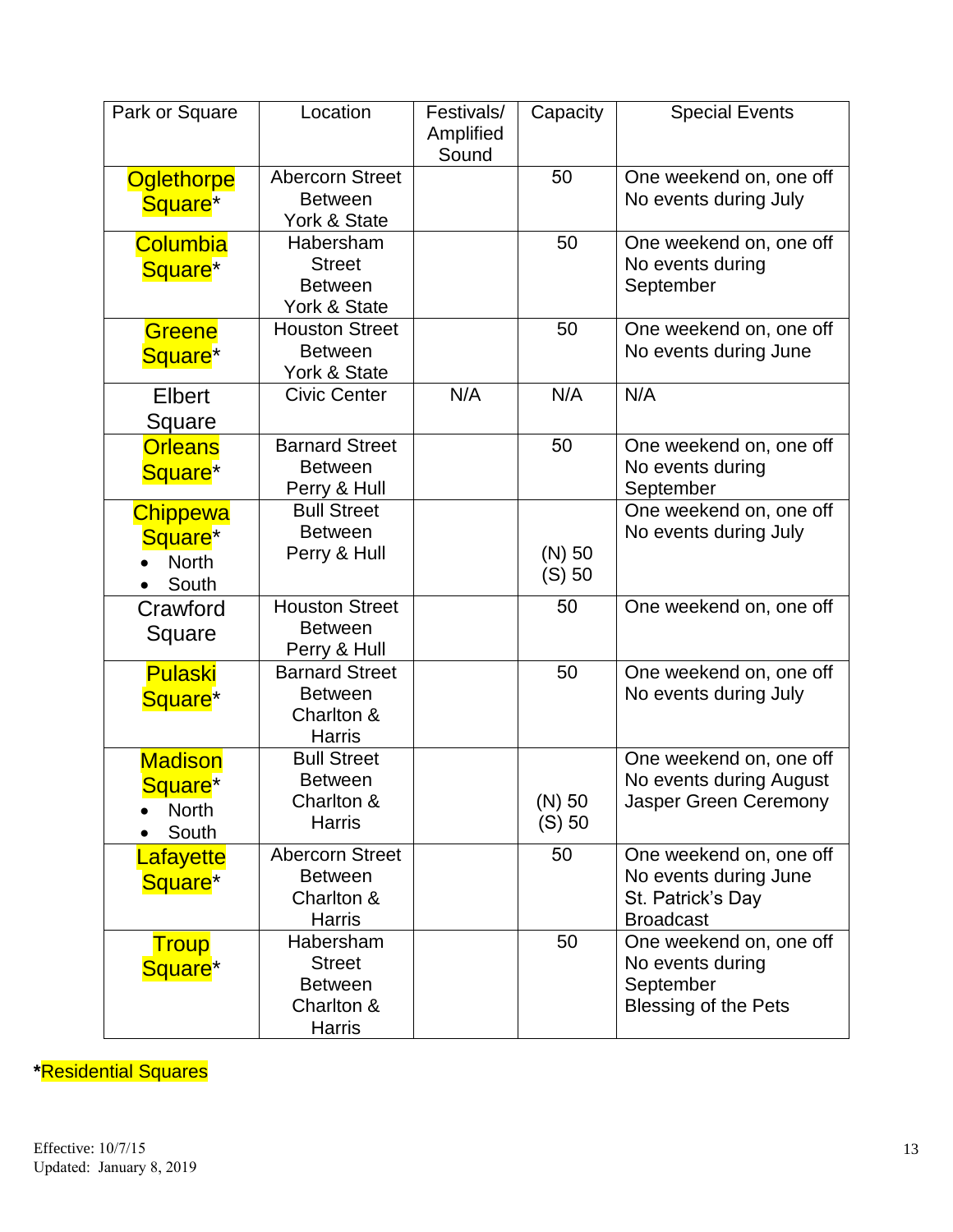| Park or Square                               | Location                                                        | Festivals/<br>Amplified<br>Sound | Capacity               | <b>Special Events</b>                                     |  |
|----------------------------------------------|-----------------------------------------------------------------|----------------------------------|------------------------|-----------------------------------------------------------|--|
| <b>Chatham</b><br>Square <sup>*</sup>        | <b>Barnard Street</b><br><b>Between</b><br>Taylor & Gordon      |                                  | 50                     | One weekend on, one off<br>No events during August        |  |
| <b>Monterey</b><br>Square <sup>*</sup>       | <b>Bull Street</b><br><b>Between</b><br>Taylor & Gordon         |                                  | 50                     | One weekend on, one off<br>No events during June          |  |
| Calhoun<br>Square <sup>*</sup>               | <b>Abercorn Street</b><br><b>Between</b><br>Taylor & Gordon     |                                  | 50                     | One weekend on, one off<br>No events during<br>September  |  |
| <b>Whitefield</b><br>Square <sup>*</sup>     | Habersham<br><b>Street</b><br><b>Between</b><br>Taylor & Gordon |                                  | 50                     | One weekend on, one off<br>No events during July          |  |
| Fragrant<br>Garden                           | Forsyth Park                                                    | ➤                                | 25                     | One weekend on, one off<br>No events during August        |  |
| <b>Forsyth Park</b><br><b>North</b><br>South | <b>Bull Street</b><br><b>Between</b><br>Park & Gaston           | $\blacktriangleright$            | $(N)$ 250<br>Unlimited | Concerts<br>No events in turf areas<br>during October     |  |
| <b>Morrell Park</b>                          | <b>East River</b><br><b>Street</b>                              | ➤                                | 400                    | Concerts<br>No events during October                      |  |
| <b>Emmett Park</b>                           | <b>East Bay Street</b>                                          | $\blacktriangleright$            | 800                    | <b>Tara Feis</b><br>No events during April or<br>November |  |

**\*** Residential Squares

**NEIGHBORHOOD PARKS**